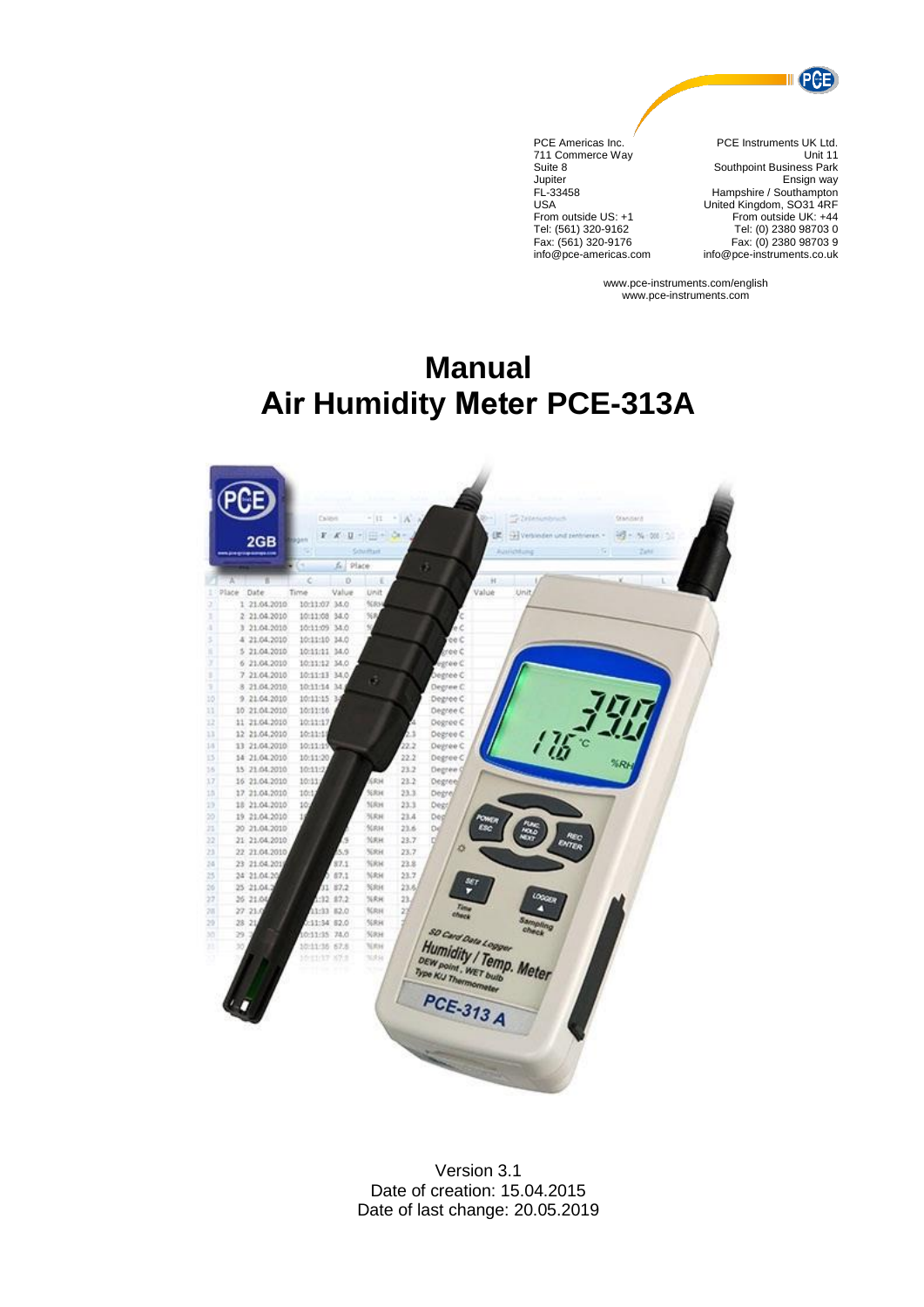# **Contents**

| 1                                                                           |  |
|-----------------------------------------------------------------------------|--|
| $\mathbf{2}$                                                                |  |
| 3                                                                           |  |
| 4                                                                           |  |
| 5                                                                           |  |
| 5.1                                                                         |  |
| 5.2                                                                         |  |
| 5.3                                                                         |  |
| 5.4                                                                         |  |
| 5.5<br>5.5.1<br>5.5.2<br>5.5.3<br>5.5.4<br>5.5.5<br>5.5.6                   |  |
| 5.6                                                                         |  |
| 5.7<br>5.7.1<br>5.7.2<br>5.7.3<br>5.7.4<br>5.7.5<br>5.7.6<br>5.7.7<br>5.7.8 |  |
| 5.8                                                                         |  |
| 5.9                                                                         |  |
| 6                                                                           |  |
| 7                                                                           |  |
| 8                                                                           |  |
| 9                                                                           |  |
| 9.1                                                                         |  |
| 9.2                                                                         |  |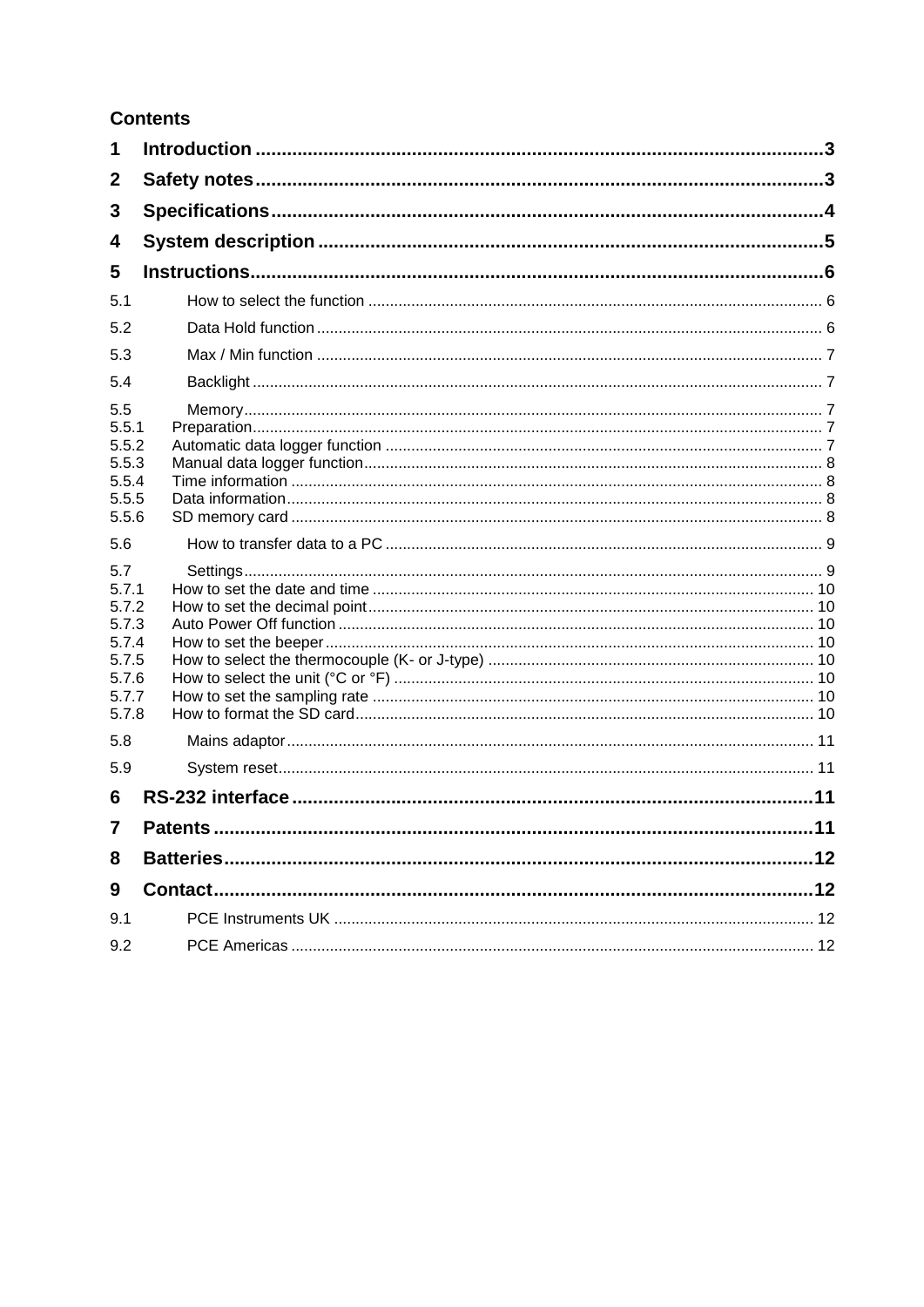

# <span id="page-2-0"></span>**1 Introduction**

Thank you for purchasing a PCE-313A from PCE Instruments.

The PCE-313A humidity and temperature data logger has been designed for professional use, for instance in the air conditioning sector. It can measure the relative humidity as well as the ambient temperature. This device can be connected to K-type thermocouples. The sampling rate for real-time measurements can be adjusted and you can save your readings either to the internal memory of this instrument to an SD memory card with a capacity of 1 … 16 GB. The values saved on the SD card as an xls file can be transferred to a PC for further analysis. The PCE-313A can work independently, without the user being present during the measurement as it can be programmed via the keypad in advance. For long-term measurements we recommend you to use the PCE-313A with the optional mains adaptor.

# <span id="page-2-1"></span>**2 Safety notes**

Please read this manual carefully and completely before you use the device for the first time. The device may only be used by qualified personnel and repaired by PCE Instruments personnel. There is no warranty of damages or injuries caused by non-observance of the manual.

- The device may only be used within the approved temperature range.
- The case should only be opened by qualified personnel of PCE Instruments.
- The instrument should never be placed with the user interface facing an object (e.g. keyboard side on a table).
- You must not make any technical changes to the device.
- The appliance should only be cleaned with a damp cloth / use only pH-neutral cleaner, no abrasives or solvents.

This manual is published by PCE Instruments without any guarantee.

We expressly point to our general guarantee terms which can be found in our general terms of business.

If you have any questions please contact PCE Instruments.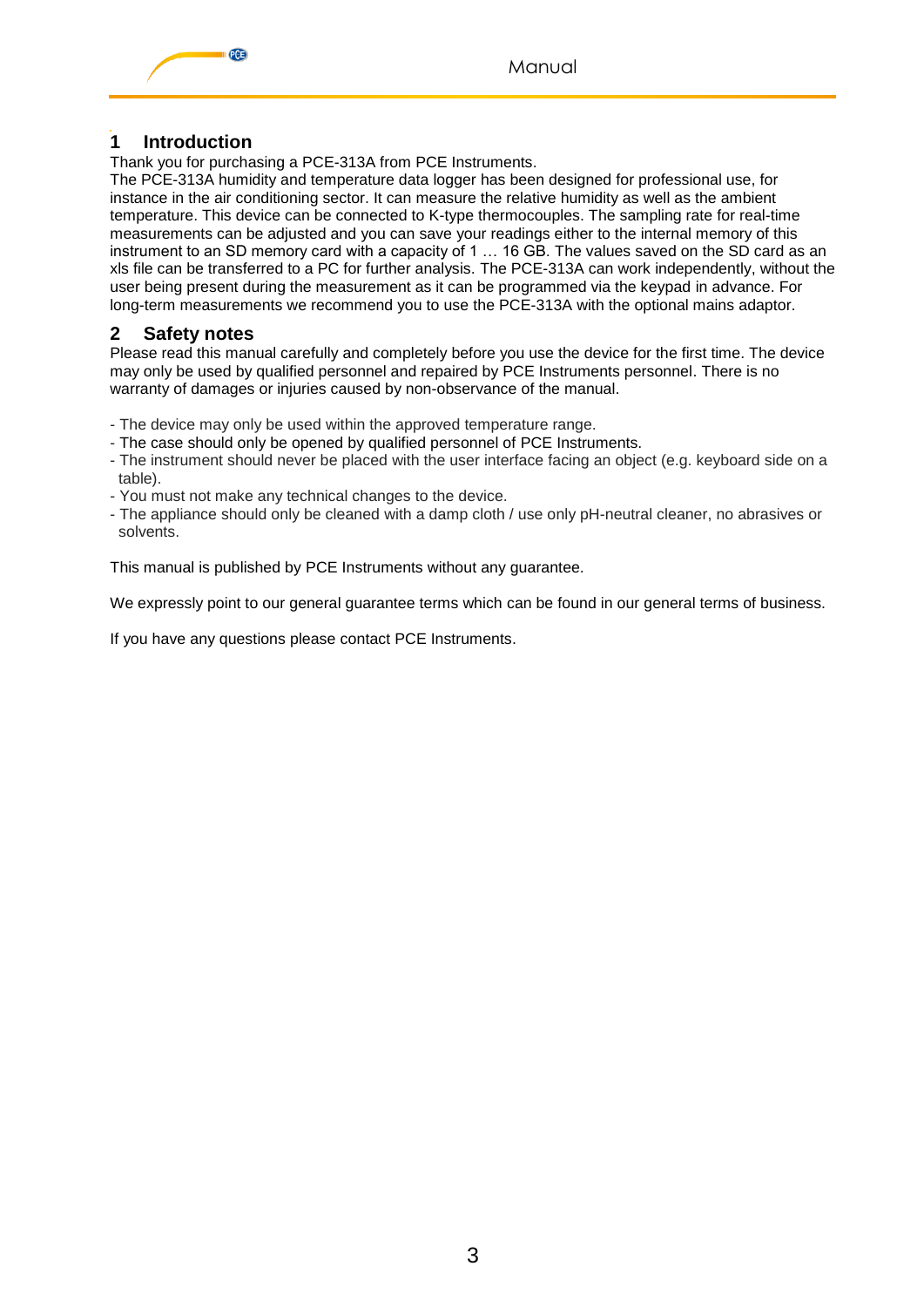

## <span id="page-3-0"></span>**3 Specifications**

| Measurement ranges                |                                                  |
|-----------------------------------|--------------------------------------------------|
| - temperature                     | $595%$ RH                                        |
| - relative humidity               | $0 + 50 °C$                                      |
| - K-type                          | $-50$ +1300 °C                                   |
| - calculated dew point            | $-25.3$ $+48.9$ °C                               |
| - calculated wet bulb temperature | $-21.6+50$ °C                                    |
| Resolution                        |                                                  |
| - temperature                     | $0.1%$ RH                                        |
| - relative humidity               | $0.1 \text{ }^{\circ}$ C                         |
| - K-type                          | 0.1 °C                                           |
| - calculated dew point            | 0.1 °C                                           |
| - calculated wet bulb temperature | 0.1 °C                                           |
| Accuracy                          |                                                  |
| - temperature                     | $\pm 0.8$ °C                                     |
| - relative humidity               | $\geq$ 70 % RH $\pm$ 3 % of reading $\pm$ 1 % RH |
|                                   | $<$ 70 % RH $±3$ % RH                            |
| - K-type                          | $\pm (0.4 \% + 0.5 °C)$                          |
| Memory                            | SD card (1  16 GB) 2 GB included                 |
| Sampling rate                     | adjustable, 1  3600 seconds                      |
| Thermocouples                     | K-type and J-type compatible                     |
| Display                           | LC display 52 x 38 mm, with backlight            |
| Interface                         | RS-232 and USB                                   |
| Power supply                      | 6 x 1.5 V AA batteries / 9 V mains adaptor       |
|                                   | (optional)                                       |
| Operating conditions              | $0 + 50 °C$                                      |
|                                   | <85 % RH                                         |
| <b>Dimensions</b>                 | 177 x 68 x 45 mm                                 |
| Weight                            | 490 g                                            |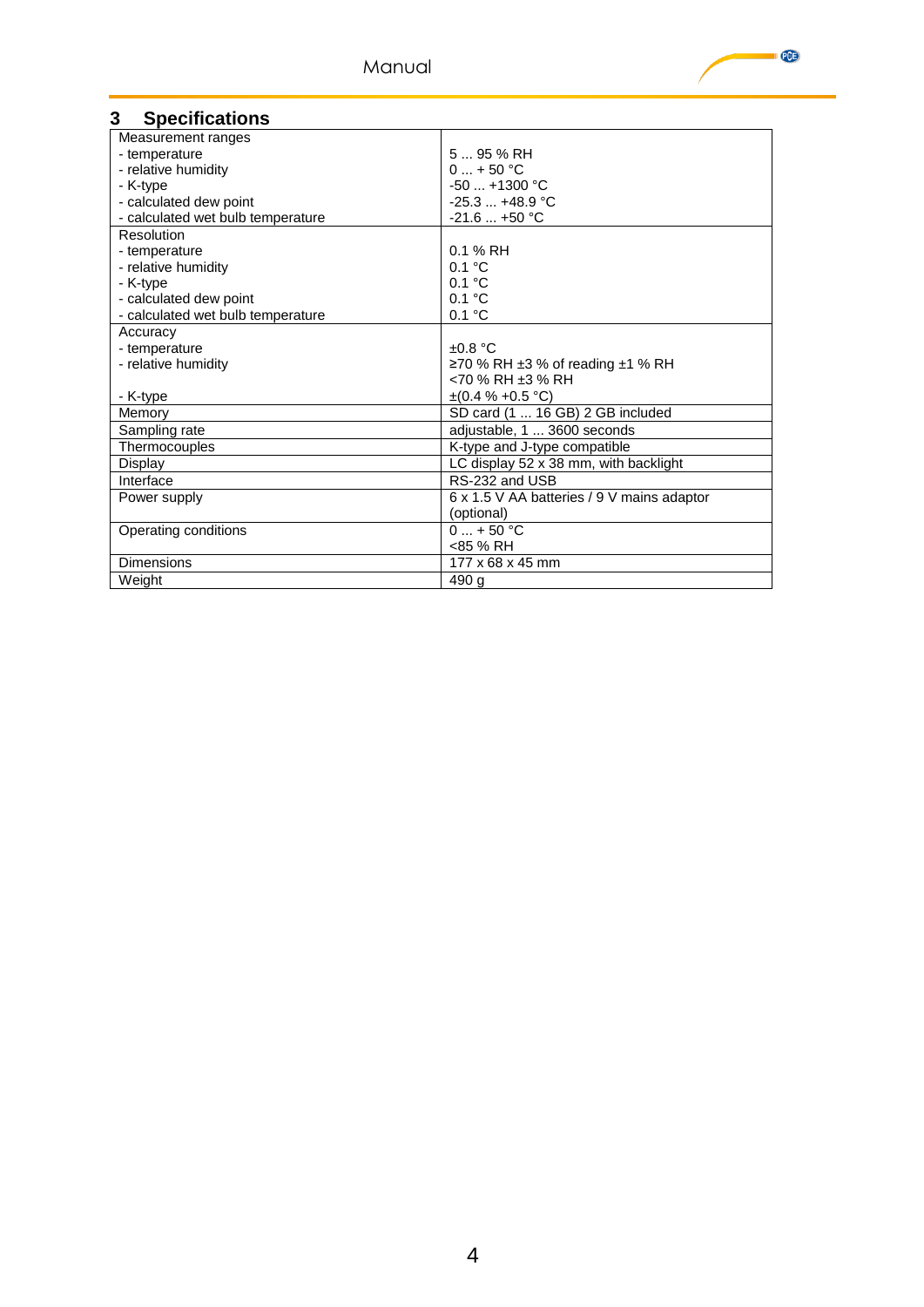

# <span id="page-4-0"></span>**4 System description**





- 
- 1 Display<br>2 Power k 2 Power key (ESC, backlight)<br>3 Hold key (function key, next
- 3 Hold key (function key, next key)<br>4 REC key (enter key)
- REC key (enter key)
- 5 SET key ( $\blacktriangledown$  key, check time)
- 6 Logger key ( $\triangle$  key, check sampling rate)<br>7 Sensor input socket (humidity and tempera
- 7 Sensor input socket (humidity and temperature sensor)<br>8 K- / J-type input
- K- / J-type input
- 9 SD card slot<br>10 RS-232 outp
- 10 RS-232 output<br>11 Reset kev
- Reset key
- 12 9 V input (for mains adaptor)
- 13 Battery compartment cover
- 14 Screws of the battery compartment cover
- 15 Table-top stand<br>16 Tripod connectic
- 16 Tripod connection<br>17 Plug of the humidition
- 17 Plug of the humidity and temperature sensor<br>18 Handle of the humidity and temperature sens
- 18 Handle of the humidity and temperature sensor<br>19 Probe tip of the humidity and temperature sensor
- Probe tip of the humidity and temperature sensor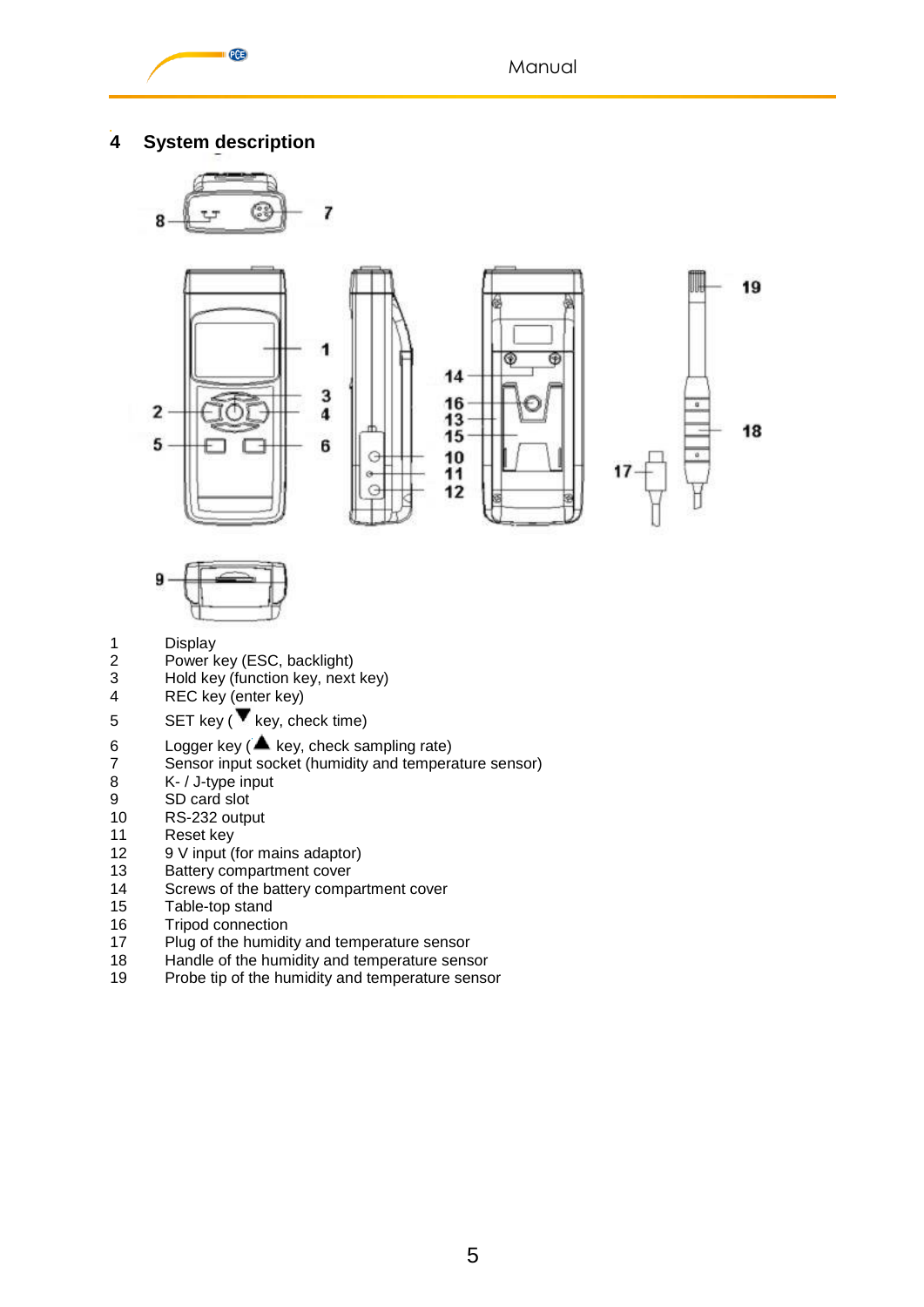## <span id="page-5-0"></span>**5 Instructions**

#### <span id="page-5-1"></span>**5.1 How to select the function**

1. Switch on the device by pressing the power key (2). If you hold the power key for more than 2 seconds, this will switch off the instrument.

**PGB** 

2. The device has 4 functions:

- a) humidity and temperature
- b) dew point
- c) wet bulb
- d) temperature via thermocouple input (K- or J-type)

If you hold the Hold key (3), you will see the following abbreviations in the display:

| rН | humidity and temperature measurement |
|----|--------------------------------------|
| dP | dew point measurement                |
| Et | wet bulb temperature measurement     |
| ŧΡ | $K/J$ -type temperature measurement  |

If you release the Hold key (3) at the time the relevant abbreviation appears in the display, the desired function will be set as the standard measurement.

- 3. Humidity and temperature measurement
- a) Switch on the device by means of the power key (2).
- b) Insert the plug (17) of the humidity sensor into the sensor input socket (7).
- c) Select humidity and temperature measurement by means of the Hold key (3) if you have not done so yet.
- d) The display will now show you the humidity value in % RH (upper line) and the temperature in °C (lower line).

**Note:** You can switch between °C and °F as the temperature unit. For more information about this, see below (settings).

- 4. Dew point measurement
- a) Switch on the device by means of the power key (2).
- b) Insert the plug (17) of the humidity sensor into the sensor input socket (7).
- c) Select dew point measurement by means of the Hold key (3).
- d) You can now read the dew point from the upper line of the display. The lower line of the display shows "dP" for "dew point".

5. Wet bulb temperature measurement

- a) Switch on the device by means of the power key (2).
- b) Insert the plug (17) of the humidity sensor into the sensor input socket (7).
- c) Select wet bulb temperature measurement by means of the Hold key (3).
- d) Now you can see the wet bulb temperature in the upper line of the display. The lower line of the display will show " Et".

6. Temperature measurement by means of the thermocouple input

- a) Disconnect the humidity / temperature sensor by removing the plug (17) from the socket (7).
- b) Insert a K-type or J-type thermocouple into the K- / J-type input (8).
- c) Switch on the device by means of the power key (2).
- d) Select K- / J-type temperature measurement by means of the Hold key (3).
- e) You can now see the temperature on the display. Moreover, either "K" or "J" will appear in the display.

**Note:** K-type sensors are used as standard. If you wish to change from a K-type to a J-type thermocouple, see below (settings).

#### <span id="page-5-2"></span>**5.2 Data Hold function**

By pressing the Hold key (3), you can hold the measurement values in the display during the measurement. The display will indicate "HOLD". If you press the Hold key (3) again, you leave the Hold function.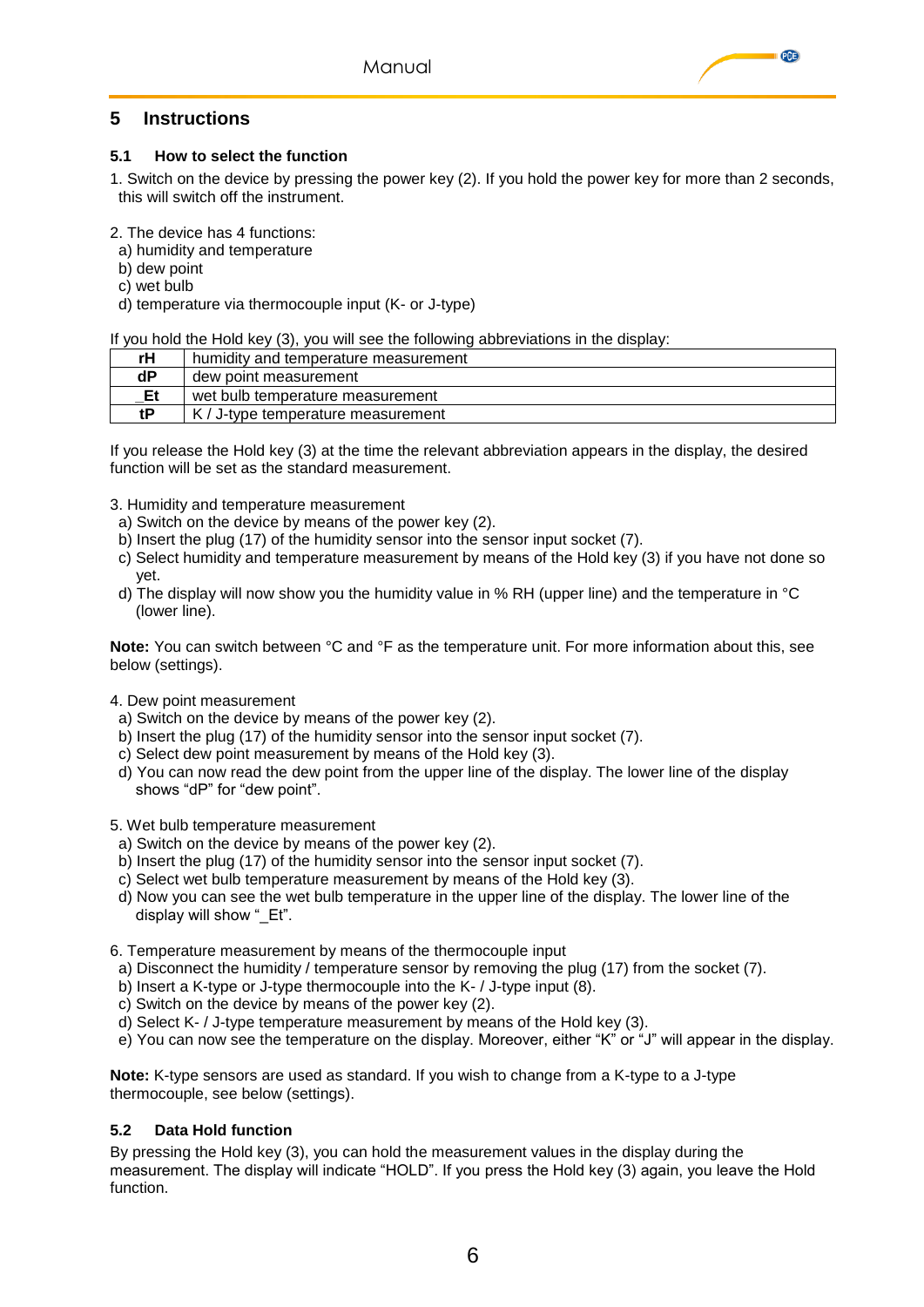



## <span id="page-6-0"></span>**5.3 Max / Min function**

- 1. This function saves the maximum and minimum values of a series of measurements. You can activate this function by pressing the REC key (4). "REC" is displayed.
- 2. When the "REC" icon appears in the display, you can retrieve the maximum value by means of the REC key (4). The display will additionally show "REC: MAX". If you wish, you can now delete this value by means of the Hold key (3). The "REC" icon will be displayed again.
- 3. If you press the REC key (4) again, you will see the minimum value. The display will additionally indicate "REC: MIN". If you wish, you can now delete this value by means of the Hold key (3). The "REC" icon will be displayed again.
- 4. To leave this function, press and hold the REC key (4) for more than 2 seconds.

## <span id="page-6-1"></span>**5.4 Backlight**

If you have switched on the device by means of the power key (2), the backlight will light up automatically. You can switch the backlight on and off by means of the power key (2) during the measurement.

#### <span id="page-6-2"></span>**5.5 Memory**

#### <span id="page-6-3"></span>**5.5.1 Preparation**

a) How to insert the SD memory card

 Insert the SD card into the slot (9). Please make sure that you insert the SD card in the right direction and carefully. The memory card should snap into place without using much force.

b) How to format the SD card

 If you use the SD card for the first time, it is necessary to format it. To do so, please refer to the settings chapter below.

c) How to set the clock

 If you use the device for the first time, you must set the time. To do so, please refer to the settings chapter below.

d) How to set the decimal point

 In the factory setting, the decimal point is a point, e. g. "20.6." or "1000.53". However, in some countries it is more common to use a comma as the decimal point, e. g. "20,6" or "1000,53". Therefore, it might make sense to change the format of the decimal point. For information about this, check the settings chapter below.

## <span id="page-6-4"></span>**5.5.2 Automatic data logger function**

a) How to start the data logger

 Press the REC key (4) once. The REC icon will be displayed. Press the logger key (6). The REC icon will start flashing and the device saves the data to the SD card.

 **Note:** To find out how to set the sampling rate and switch the beeper on and off, check the settings chapter below.

b) How to halt the data logger

 While the data logger is recording data, you can halt it by means of the logger key (6). In this case, the REC icon will stop flashing.

**Note:** If you press the logger key (6) again, recording will start again.

c) How to stop the data logger permanently

 While the data logger is recording data, you can end data logging by means of the REC key (4). To do so, press and hold the REC key (4) for 2 seconds. The REC icon in the display will disappear.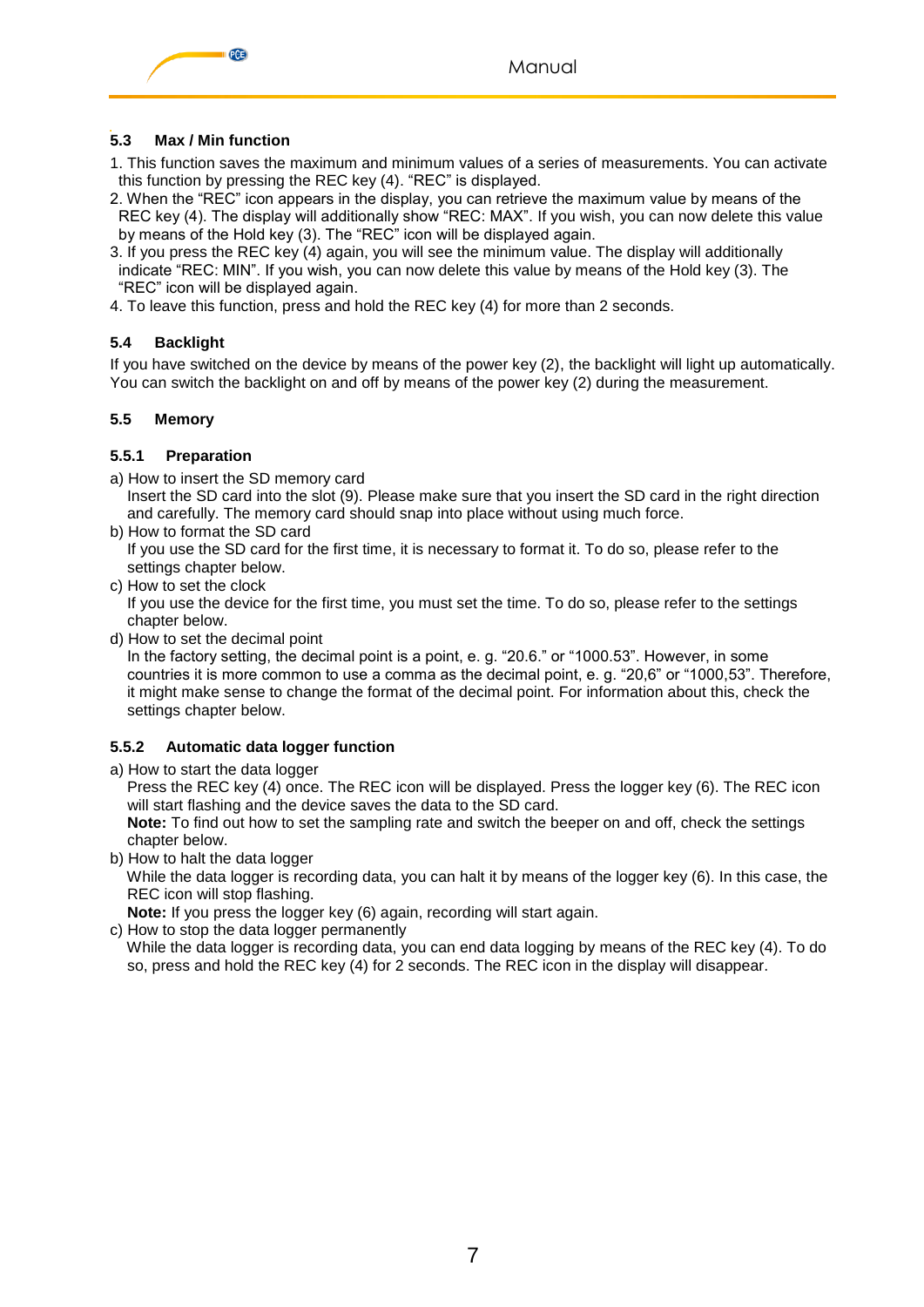

#### <span id="page-7-0"></span>**5.5.3 Manual data logger function**

a) Set the sampling rate to 0 seconds (see settings chapter). Press the REC key (4) once so that the REC symbol appears in the display. After that, press the logger key (6). The REC symbol will start flashing and you hear the beeper. At the same time, the data will be saved to the SD card memory. In the lower line of the display, the memory location number of your set of data will be indicated.

**Note:** In manual data logger mode, you can select the individual memory locations (1 … 99) by means

of the  $\blacktriangledown$  (5) and the  $\blacktriangle$  keys (6). The memory locations are shown in the lower line of the display as Px (x = 1 … 99). After selecting the memory location, you can confirm it with the REC key (4) and save the measurement values at the same time.

b) How to stop the data logger permanently

 To stop this function, press and hold the REC key (4) for 2 seconds. The REC icon will disappear from the display.

#### <span id="page-7-1"></span>**5.5.4 Time information**

In normal measurement mode (without data logger function), you can check the time information via the SET key (5) which is also labelled "time check". You will then see the date and time in the display.

#### <span id="page-7-2"></span>**5.5.5 Data information**

In normal measurement mode (without data logger function), you can check the sampling rate via the logger key (5) which is also labelled "sampling check". The lower line of the display will indicate the sampling rate you have set.

#### <span id="page-7-3"></span>**5.5.6 SD memory card**

1. When you insert the SD card into the device for the first time, the device will generate a folder on the SD card called HTA01.

2. When you start the data logger function for the first time, the device will generate a file in the folder HTA01\ called HTA01001.xls. The data will then be saved in this file. As soon as there are 30000 sets of data in this file, a new file is created. This will be called HTA01002.xls.

3. When the folder HTA01 contains 99 files, the device will create a new folder called HTA02\...

4. The following structure results:

**HTA01\** HTA01001.xls HTA01002.xls … … HTA01099.xls **HTA02\** HTA02001.xls HTA02002.xls … … HTA02099.xls **HTAXX\**

… **Note:** XX cannot be higher than 10.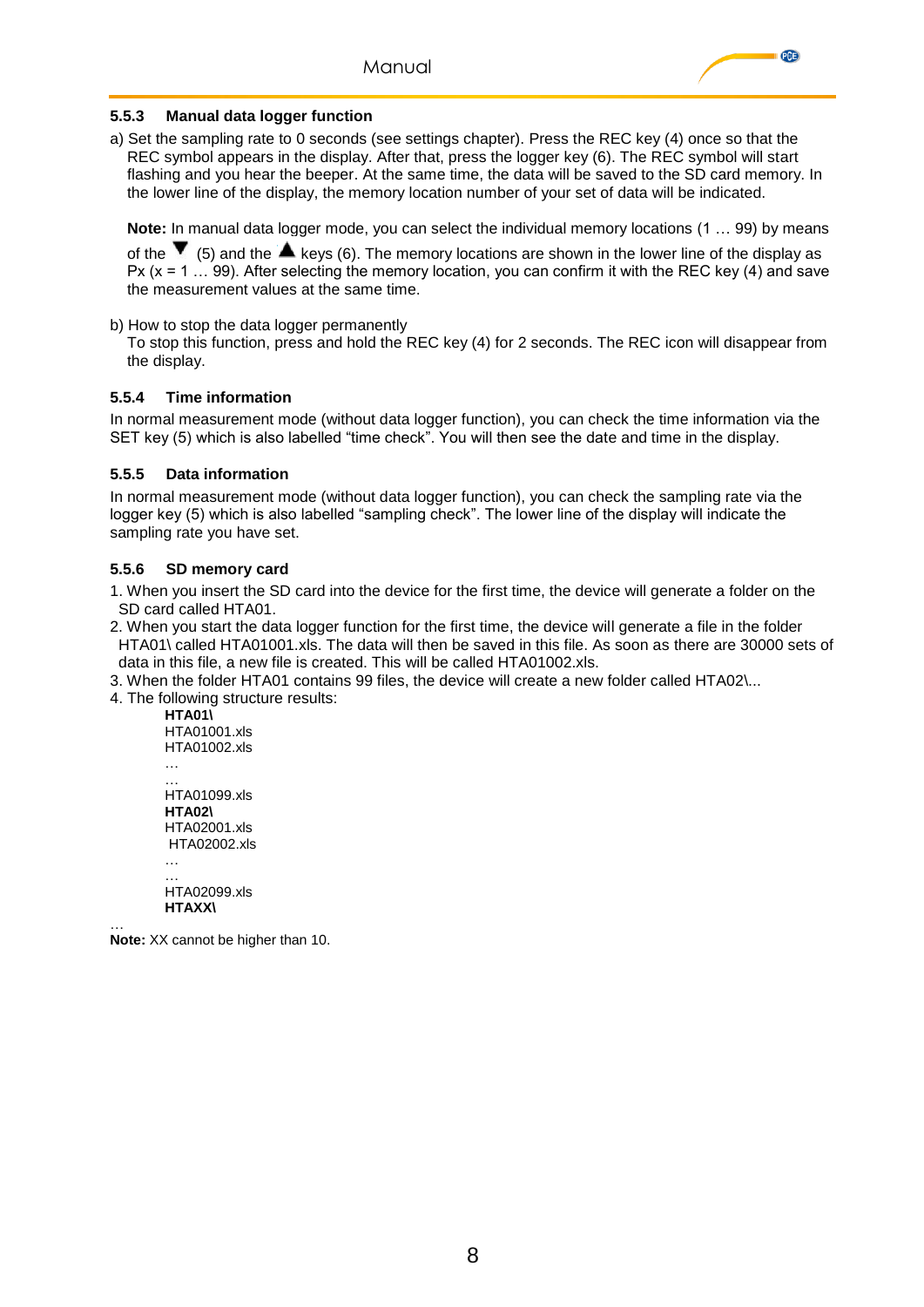

#### <span id="page-8-0"></span>**5.6 How to transfer data to a PC**

1. After saving data to the SD card by means of the meter, remove the SD card from its slot (9).

2. Insert the SD memory card into the card reader of your computer.

3. Switch on the computer and start the Windows programme Excel. You can now open the files saved on the SD card. Then you can process the data via Excel, e. g. create graphs.

Examples:

|    | R21   |              | O        | $f_x$ |          |       |               |       |      |  |
|----|-------|--------------|----------|-------|----------|-------|---------------|-------|------|--|
|    | A     | B            | C        | D     | E        | F     | G             | H     |      |  |
|    | Place | Date         | Time     | Value | Unit     | Value | Unit          | Value | Unit |  |
| 2  |       | 1 2009/4/23  | 18:48:59 |       | 53.8 %RH |       | 29.5 Degree C |       |      |  |
| 3  |       | 2 2009/4/23  | 18:49:01 |       | 53.8 %RH |       | 29.5 Degree C |       |      |  |
| 4  |       | 3 2009/4/23  | 18:49:03 |       | 53.8 %RH |       | 29.5 Degree C |       |      |  |
| 5  |       | 4 2009/4/23  | 18:49:05 |       | 53.8 %RH |       | 29.5 Degree C |       |      |  |
| 6  |       | 5 2009/4/23  | 18:49:07 |       | 53.7 %RH |       | 29.5 Degree C |       |      |  |
| 7  |       | 6 2009/4/23  | 18:49:09 |       | 53.7 %RH |       | 29.5 Degree C |       |      |  |
| 8  |       | 7 2009/4/23  | 18:49:11 |       | 66.1 %RH |       | 29.5 Degree C |       |      |  |
| 9  |       | 8 2009/4/23  | 18:49:13 |       | 76.7 %RH |       | 29.6 Degree C |       |      |  |
| 10 |       | 9 2009/4/23  | 18:49:15 |       | 75.9 %RH |       | 29.6 Degree C |       |      |  |
| 11 |       | 10 2009/4/23 | 18:49:17 |       | 66.8 %RH |       | 29.7 Degree C |       |      |  |
| 12 | 11    | 2009/4/23    | 18:49:19 |       | 63.2 %RH |       | 29.6 Degree C |       |      |  |
| 13 |       | 12 2009/4/23 | 18:49:21 |       | 58.5 %RH |       | 29.6 Degree C |       |      |  |
| 14 |       | 13 2009/4/23 | 18:49:23 |       | 56 %RH   |       | 29.6 Degree C |       |      |  |
| 15 |       | 14 2009/4/23 | 18:49:25 |       | 55 %RH   |       | 29.6 Degree C |       |      |  |
| 16 |       | 15 2009/4/23 | 18:49:27 |       | 54.8 %RH |       | 29.5 Degree C |       |      |  |
| 17 |       | 16 2009/4/23 | 18:49:29 |       | 54.4 %RH |       | 29.5 Degree C |       |      |  |
| 18 |       | 17 2009/4/23 | 18:49:31 |       | 54.3 %RH |       | 29.5 Degree C |       |      |  |
| 19 |       |              |          |       |          |       |               |       |      |  |



#### <span id="page-8-1"></span>**5.7 Settings**

When the data logger function is deactivated, press and hold the SET key (5) for more than 2 seconds. This will take you to the setup menu. You can navigate through the menu by pressing the hold key (3):

| dAtE<br>dEC… | set date and time (year / month / day, hour / minute / second)<br>set decimal point format (point or comma) |
|--------------|-------------------------------------------------------------------------------------------------------------|
| PoFF         | Auto Power Off function on / off                                                                            |
| bEEP         | set beeper (on or off)                                                                                      |
| tYPE         | set thermocouple (K- or J-type)                                                                             |
| t-CF…        | set temperature unit (°C or °F)                                                                             |
| $SP-t$       | set sampling rate (hours / minutes / seconds)                                                               |
| Sd F         | format SD card                                                                                              |
|              |                                                                                                             |
|              |                                                                                                             |

You can leave the setup menu by means of the power key (2).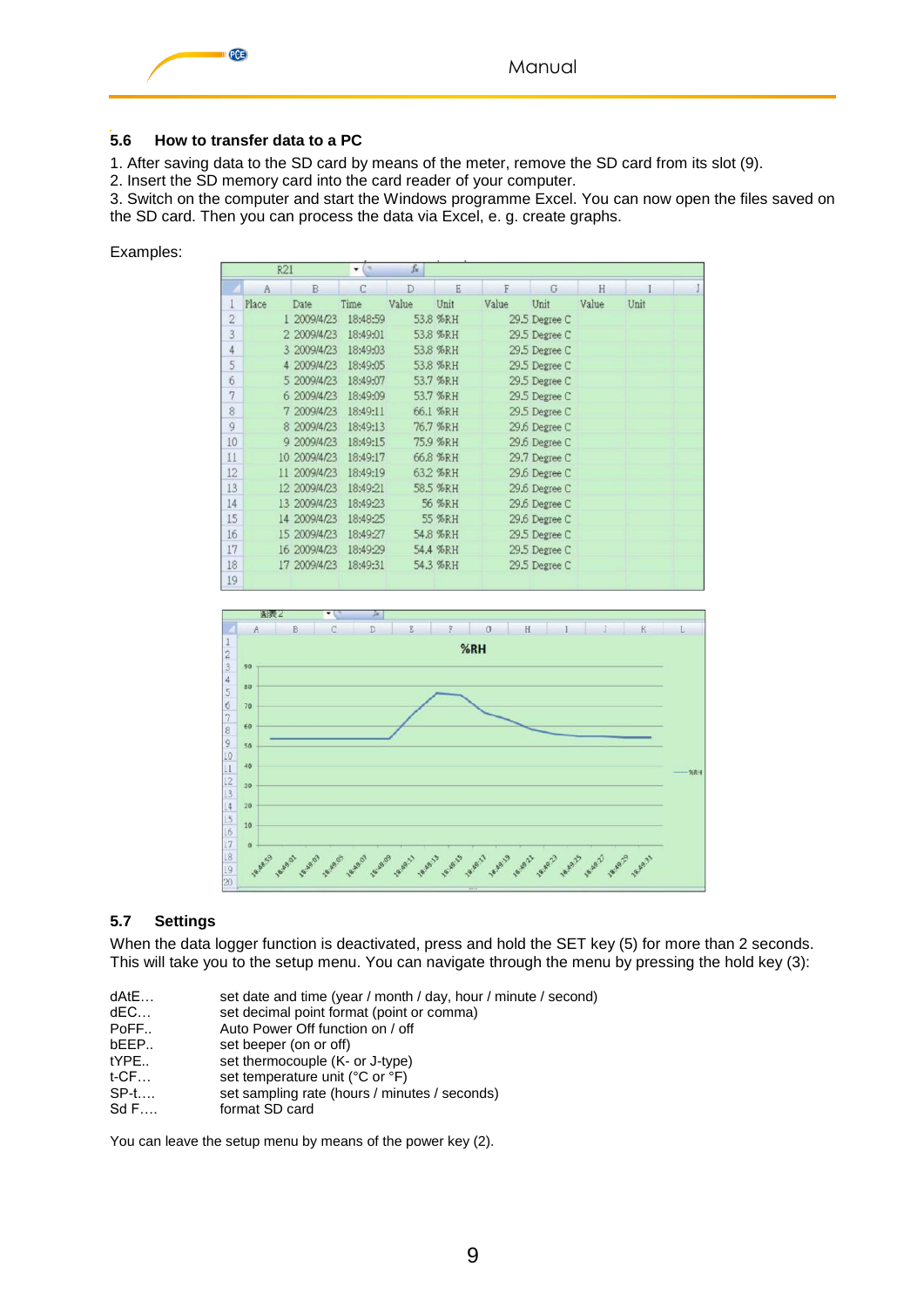

#### <span id="page-9-0"></span>**5.7.1 How to set the date and time**

1. When "dAtE" is displayed, confirm your selection by means of the enter key (4). You can now set the

value by means of the  $\blacktriangledown$  (5) and the  $\blacktriangle$  keys (6). The year comes first. After setting the value, press the enter key (4) to get to the next value. The order will then be as follows: month, day, hour, minute and second.

2. When you have set all values and confirmed with the enter key (4), all settings will be saved. Now you automatically get to the menu "dEC" where you can set the decimal point.

**Note:** The date and time always always runs with the device. Hence, you only need to make the setting once, unless you change the batteries.

#### <span id="page-9-1"></span>**5.7.2 How to set the decimal point**

The decimal point can be set as a point or comma. As in many countries in the world the decimal point is a point (e. g. 523.25) and in Europe, the decimal point normally is a comma (e. g. 523,25), you can choose "bASIC" if you wish to set a point and "Euro" if you want a comma.

1. When the display shows "dEC", you can use the  $\blacktriangledown$  (5) and the  $\blacktriangle$  keys (6) to select "bASIC" (for the point) or "Euro" (for the comma).

<span id="page-9-2"></span>2. Confirm and save by means of the enter key (4).

#### **5.7.3 Auto Power Off function**

1. When the display indicates "PoFF", you can select "yES" or "no" by means of the  $\blacktriangledown$  (5) and the  $\blacktriangle$  keys (6). By selecting "yES", you activate the Automatic Power Off function and by selecting "no", you deactivate this function.

<span id="page-9-3"></span>2. Confirm and save by means of the enter key (4).

#### **5.7.4 How to set the beeper**

1. When the display indicates "bEEP", you can select "yES" or "no" by means of the  $\blacktriangledown$  (5) and the  $\blacktriangle$  keys (6). By selecting "yES", you activate the beeper which means that an acoustic signal sounds everytime a value is saved. "no" means that the beeper is off.

<span id="page-9-4"></span>2. Confirm and save by means of the enter key (4).

#### **5.7.5 How to select the thermocouple (K- or J-type)**

1. When the display shows "tYPE", you can select "K" or "J" by means of the  $\blacktriangledown$  (5) and the  $\blacktriangle$  keys (6). "K" stands for a K-type thermocouple and "J" means that you select a J-type thermocouple. 2. Confirm and save by means of the enter key (4).

#### <span id="page-9-5"></span>**5.7.6 How to select the unit (°C or °F)**

1. When the display indicates "t-CF", you can use the  $\blacktriangledown$  (5) and the  $\blacktriangle$  keys (6) to select "C" or "F". "C" means degrees Centigrade and "F" means degrees Fahrenheit.

<span id="page-9-6"></span>2. Confirm and save by means of the enter key (4).

#### **5.7.7 How to set the sampling rate**

1. When the display shows "SP-t", use the  $\blacktriangledown$  (5) and the  $\blacktriangle$  keys (6) to set the sampling rate in steps of 0, 1, 2, 5, 10, 30, 60, 120, 300, 600, 1800 and 3600 seconds. The "0" is set for manual data logging, see chapter 5.5.3.

<span id="page-9-7"></span>2. Confirm and save by means of the enter key (4).

#### **5.7.8 How to format the SD card**

1. When the display indicates "Sd F", you can select "yES" or "no" by means of the  $\blacktriangledown$  (5) and the  $\blacktriangle$ keys (6). "yES" means that you would like to format the SD card.

2. Confirm and save by means of the enter key (4). If you confirm "yES" by means of the enter key (4), there will be another question where you can select "yES Enter". Confirm this entry with the enter key (4) again. The SD memory card will be formatted.

**Note:** When you format the SD card, all data saved on it will be deleted irrevocably.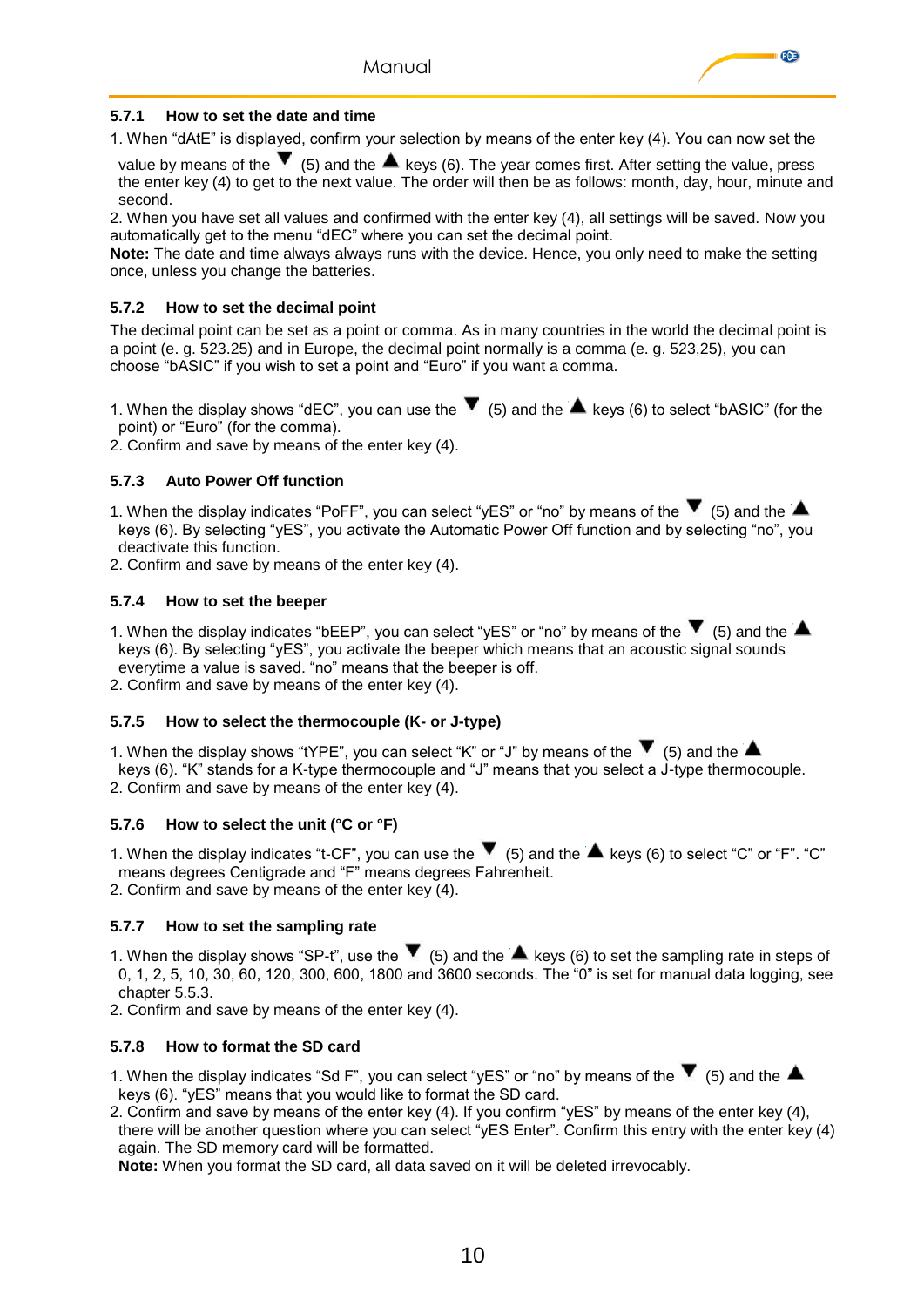



## <span id="page-10-0"></span>**5.8 Mains adaptor**

In addition to battery power supply, the device can also be powered by a 9 V dc mains adaptor. To do so, please use the 9 V input socket (12). If you use the device with the mains adaptor, it is always on. Thus, the power key (2) will not work.

## <span id="page-10-1"></span>**5.9 System reset**

If you have an issue using the device, for example because it does not show any reaction when you press a key, you can reset the device to its original condition. You can do this as follows:

When the device is on, use a pointed object to push the RESET key (11) in slightly. The device is now in its original condition.

## <span id="page-10-2"></span>**6 RS-232 interface**

The device is equipped with an RS-232 interface with a 3.5 mm jack socket (10). The data output is a 16 bit data string which can be read out and processed in line with the users' requirements. See the following circuit diagram of the interface:



The data result in a data stream of 16 components. D15 D14 D13 D12 D11 D10 D9 D8 D7 D6 D5 D4 D3 D2 D0

| D <sub>0</sub>                    | end word                                                                                        |
|-----------------------------------|-------------------------------------------------------------------------------------------------|
| D <sub>1</sub> & D <sub>8</sub>   | display, $D1 = LSD$ , $D8 = MSD$ example: when 1234 is displayed, D8 to D1 is:                  |
|                                   | 00001234                                                                                        |
| D <sub>9</sub>                    | decimal point (DP), position from right to left $0 =$ no DP, $1 = 1$ DP, $2 = 2$ DP, $3 = 3$ DP |
| D <sub>10</sub>                   | polarity $0 =$ positive, $1 =$ negative                                                         |
| D <sub>11</sub> & D <sub>12</sub> | displayed unit ${}^{\circ}C = 01$ , ${}^{\circ}F = 02$ , % RH = 04                              |
| D <sub>13</sub>                   | Selection of display line $1 =$ upper line $2 =$ lower line                                     |
| D <sub>14</sub>                   |                                                                                                 |
| D <sub>15</sub>                   | start word                                                                                      |

RS-232 format, 9600, N8, 1

| Baud rate | 9600 |
|-----------|------|
| Parity    | No   |
| Start bit | 8    |
| Stop bit  |      |

## <span id="page-10-3"></span>**7 Patents**

The following patents for the device have been granted or applied for:

| Germanv | No. 20 2008 016 337.4                   |
|---------|-----------------------------------------|
| Japan   | 3151214                                 |
| Taiwan  | M 358970 M 359043                       |
| China   | ZL 2008 2 0189918.5 ZL 2008 2 0189917.0 |
| USA     | applied for                             |